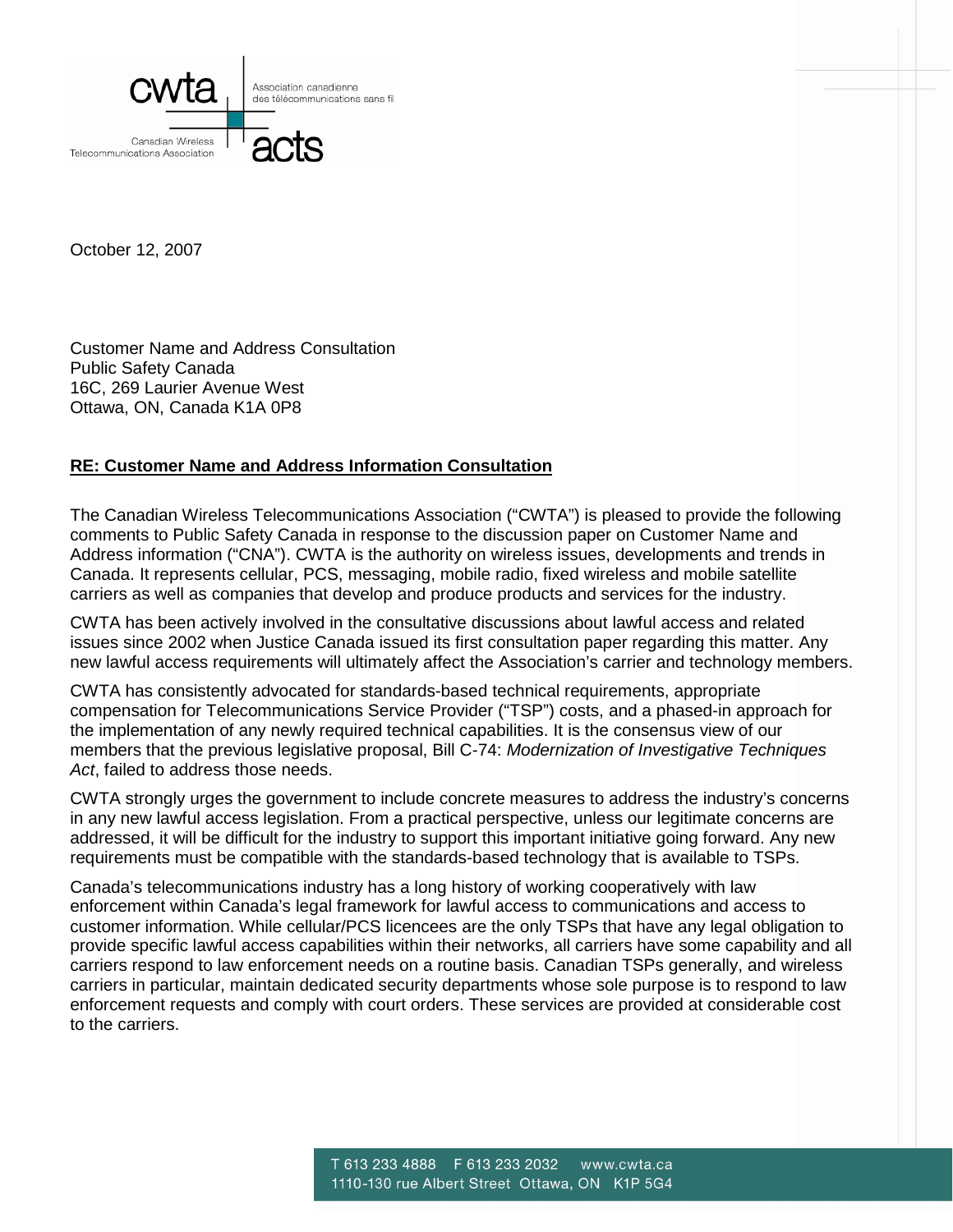Personal information associated with wireless subscribers is subject to the *Personal Information Protection and Electronic Documents Act* ("PIPEDA") rules under the Privacy Commissioner of Canada as well as the *Confidentiality of Customer Information* rules of the CRTC. PIPEDA allows the release of a subscribers' personal information when legally compelled to do so. Unlike wireline telephone numbers, the CRTC considers that wireless telephone numbers are confidential and it requires carriers to treat them as such. CRTC rules allow the release of subscriber's wireless numbers only when carriers are legally compelled to do so.

In order to comply with their obligations under PIPEDA and CRTC rules to protect their customers' privacy, wireless carriers generally require a warrant or court order before providing law enforcement agencies ("LEAs") with confidential customer information. In cases where exigent circumstances or urgent need can be demonstrated, carriers respond to LEAs as quickly and as diligently as possible.

The wireless industry would prefer to continue to provide confidential customer information only subject to court order or warrant except in exigent circumstances. CWTA does, however, agree with Public Safety Canada's observation that there is a lack of clarity for TSPs with respect to the provision of CNA. CWTA would therefore welcome clarification of the scope of CNA and the circumstances and conditions under which TSPs will be compelled to provide CNA to law enforcement. These details should be explicitly identified and clarified in whatever legislation or regulations are enacted.

As mentioned above, wireless carriers maintain dedicated security departments and incur significant costs in order to cooperate and work with LEAs. It is therefore imperative that LEAs compensate TSPs for law enforcement services. This will become even more important if the volume of CNA requests increases under the proposed "no warrant" regime suggested by this consultation. Costs for TSPs to comply will increase substantially along with the increase in requests.

With respect to the specific CNA information under consideration, much of the information listed in the consultation is already available either publicly or via CRTC tariffed services. A variety of third parties provide "reverse look-up" services for Canadian telephone numbers and many of these are provided free of charge on the public Internet. TELUS' LEADS system provides the registered customer's name and the service address of published telephone numbers. Bell's LSPID service provides LEAs with the name of the TSP associated with a 10 digit telephone number. CWTA is not aware of even a single circumstance when law enforcement has demonstrated an inability to obtain CNA information from the wireless industry.

CWTA notes that the types of "basic identifiers" sought for wireless services go well beyond what virtually anyone would consider basic and are much more onerous than those for TSPs using other technologies. IP addresses and dynamic IP addresses, IMSIs, ESNs, IMEIs, and SIM numbers go well beyond basic "tombstone data" normally associated with CNA. For the sake of fairness, consistency, competitive equity, and technological neutrality, wireless carriers should not be compelled to provide greater levels of information than other TSPs.

If the government does take action to define TSP obligations with respect to CNA, it should clearly recognize the limits of TSPs' ability to respond in a timely manner. Given that certain wireless CNA information has always been considered confidential, systems that can provide quick response for directory assistance have never been developed for wireless services. Wireless carriers work diligently to respond to LEA requests, but face constraints on their ability to provide information. These limitations may be a result of the volume of requests, the details required, or other factors, but it should be recognized in whatever requirements may be imposed that TSPs cannot always respond as quickly as may be desired.

CWTA further notes that wireless carriers do not always have any business reason to collect customer information, and so do not have verified CNA data in their possession in all circumstances. As you will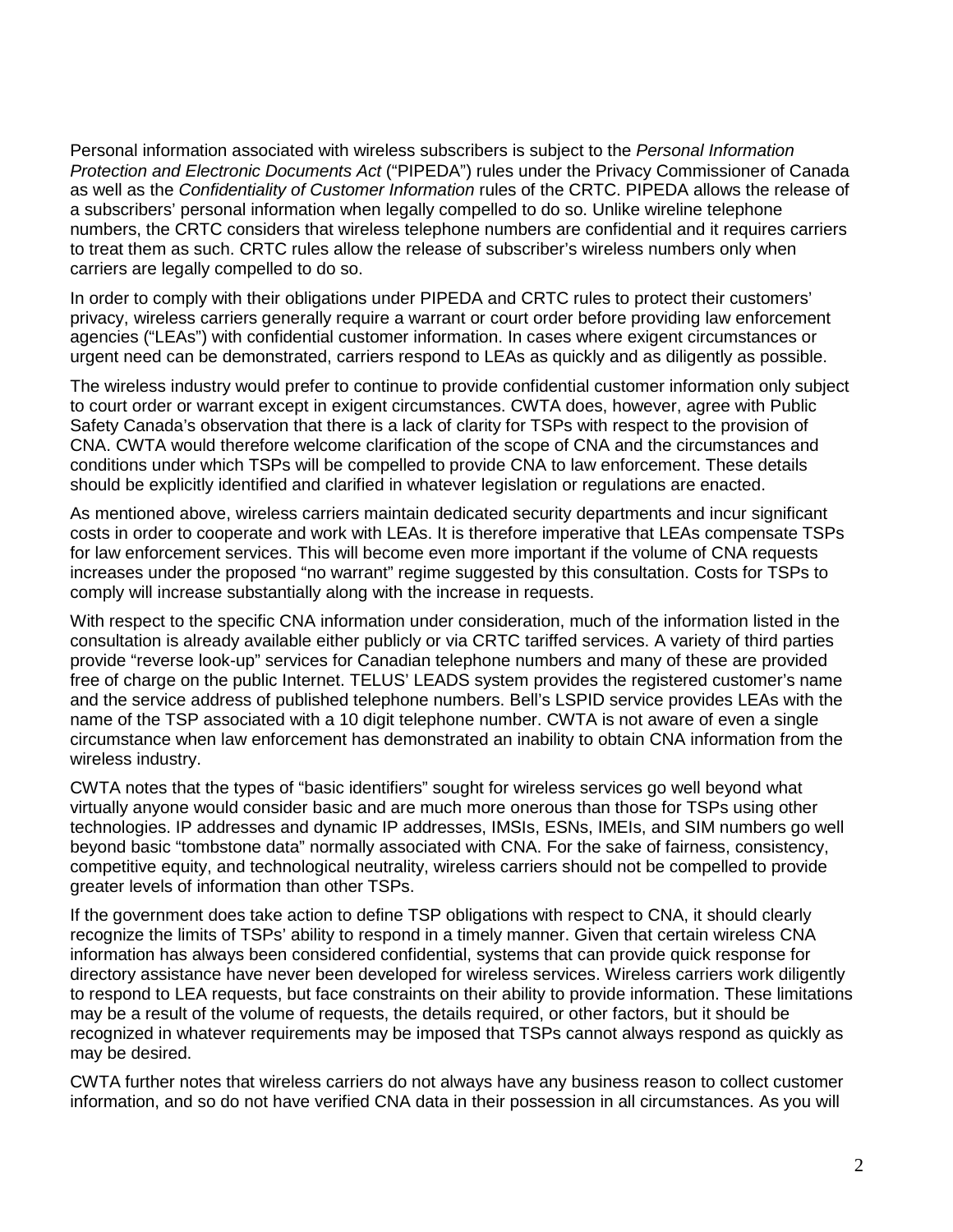recall, CWTA addressed this in its comments to the Department of Justice Canada dated December 16, 2002:

> The CWTA strongly opposes the imposition of [a provision of subscriber or service provider information] obligation beyond those situations where a wireless carrier is already collecting this information. Moreover, the CWTA is of the view that service providers should not be liable for the accuracy of customer name and/or address information. In this regard, the CWTA would note that the European Convention refers to subscriber information in that service provider's possession or control.

> Generally, wireless carriers collect, validate and maintain customer information to the extent that such information is necessary to successfully provide service and to collect payment. For postpaid services (services for which the customer receives a monthly bill), wireless carriers would typically undertake a credit check to determine a prospective customer's ability to make monthly payments for the services provided. However, this process is geared to validating credit worthiness, not customer name and address. Wireless carriers do not undertake exhaustive validation of the information that is provided by customers and wireless carriers do not warrant that such information is valid or correct, or that it would satisfy the requirements of law enforcement and security agencies. Further, wireless carriers are almost entirely reliant on customer initiated notification with respect to address changes.

Consequently, the CWTA opposes the imposition of any obligation for service providers to collect information that they are not already collecting for their own purposes. Significant service, business and cost issues would arise if wireless carriers were required to collect, validate and maintain accurate customer information for the purposes of lawful access.

First, any such requirement would likely obligate wireless carriers to insist that customers present a minimum degree of official identification at the point of purchase. This would also require that wireless carriers, and the literally thousands of independent distribution agents and outlets they rely on, would be capable of validating such identification. CWTA notes in this regard the concerns raised by the Privacy Commissioner of Canada.

Second, an overwhelming issue arises with respect to on-line purchases of a wireless service since, for these purchases, the entire transaction is conducted over the Internet, not in person. Similarly, customers who opt for on-line billing will be billed on-line and will not have a monthly invoice sent to a physical address. If they chose to move, the carrier will have not means of knowing, apart from the customer taking the initiative to update this information by accessing their on-line account. In the case of purchasing or billing, on-line transactions do not lend themselves to the presentation and validation of the customer's identification. Wireless carriers, and countless other businesses in Canada and abroad, have already made significant investments in on-line purchasing, billing and customer relations capabilities and they rely on this channel as a useful and cost-effective means by which to acquire, bill and interface with their customers.

Third, another problem is created with respect to prepaid wireless services provided by wireless carriers since valid customer information is not required by carriers in order to provide prepaid services. Given that a credit check is not required, and that the customer will never receive a monthly bill, there is no need for the carrier to request the customer's name or address. The entire transaction of activating the customer's account can be conducted over the phone and absent any identification. Although wireless carriers are increasingly requesting customer name and address information for business purposes, this information